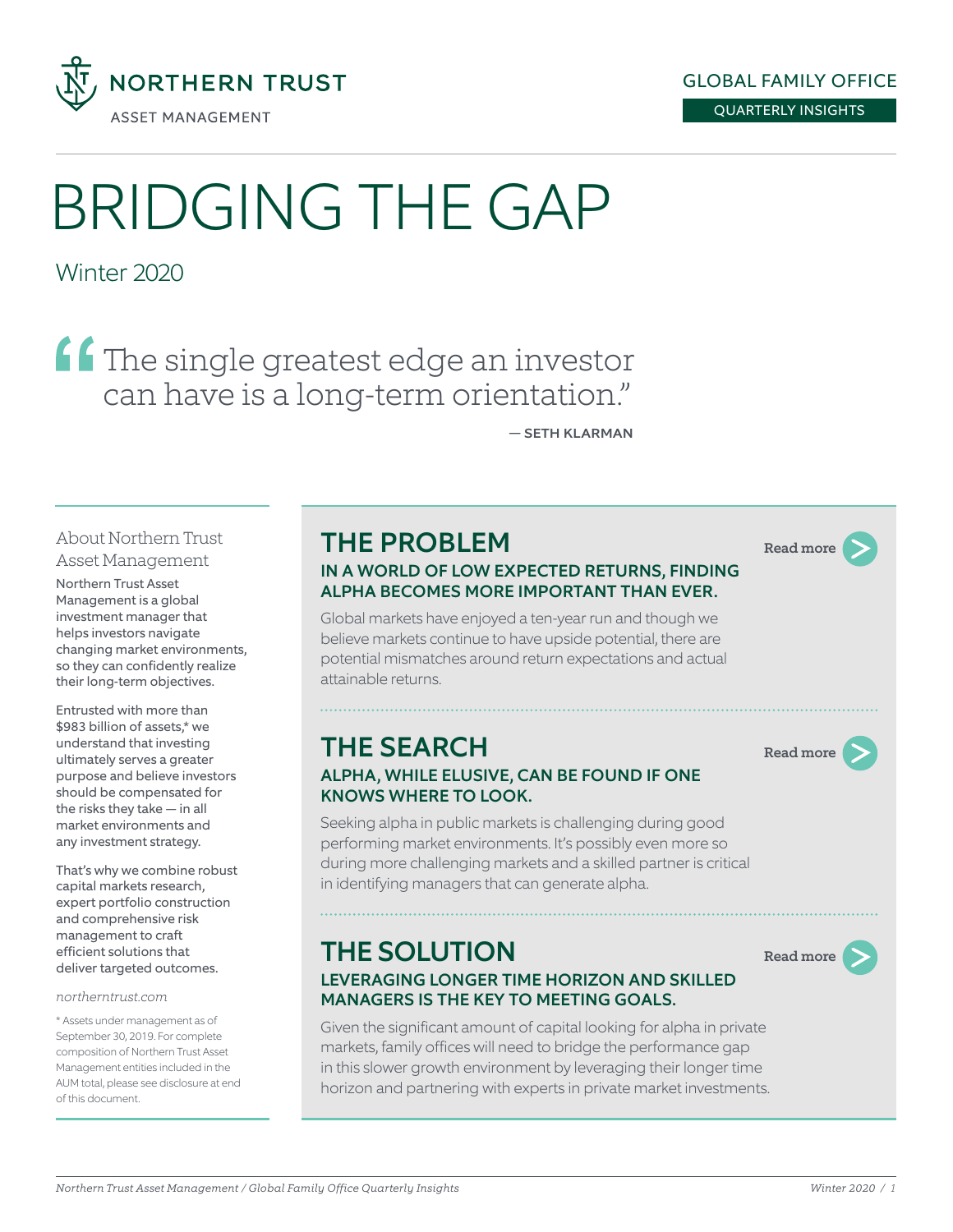# <span id="page-1-0"></span>**THE PROBLEM** FINDING ALPHA

AMONG LOW RETURNS

## **[THE SEARCH](#page-3-0)** WHERE TO LOOK FOR ALPHA



# **THE PROBLEM**

## BRIDGING THE GAP

At a recent meeting of families in London we polled the group assembled on what keeps them up at night.

# For the most part, their answers were unsurprising, given that this is a group that needs to be planning for multiple generations. Top of the table (see Exhibit 1) were concerns over economic and political uncertainty.

When we dug a bit deeper, we discovered that the group was actually concerned about potential mismatches between the return expectations that their family investment portfolios have generated and the realistic returns their investment portfolios are likely to generate in a low return world. Further discussion revealed that indeed there seems to be an emergent gap between historically anchored return expectations and the more sanguine capital market assumptions, like the ones we produce at Northern Trust.



Source: GFO Private Investor Meeting Snap Poll Data.

Northern Trust Capital Market Assumptions (CMAs) for portfolios of Moderate Risk (with a perpetual time horizon) suggest a diversified portfolio of assets will likely return around 5.4% annualized over the next five years — which is a materially lower estimate than investors were experiencing five to ten years ago. This return, after accounting for taxes, fees, and inflation, could bring real returns below 4%. This muted return environment leaves family offices with three choices:

Accept lower portfolio returns for the foreseeable future 2 Compete in<br>2 public markets to seek alpha

Leverage their families' longer time horizons and focus more time on building out a greater allocation to private investments

## *continued*

*Northern Trust Asset Management / Global Family Office Quarterly Insights Winter 2020 / 2*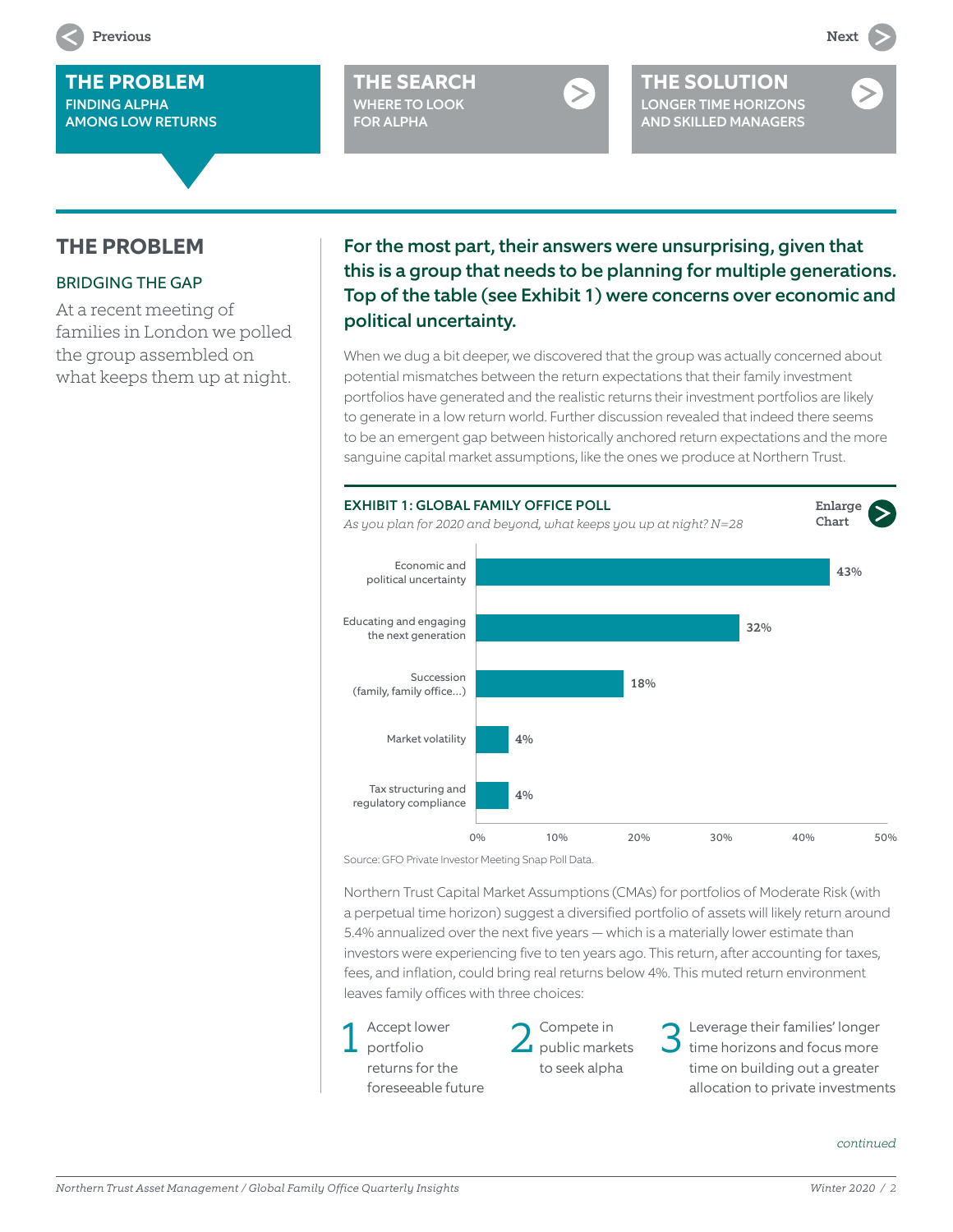<span id="page-2-0"></span>

## **[THE SEARCH](#page-3-0)** WHERE TO LOOK FOR ALPHA

# **THE PROBLEM**



*Five-year asset class total return forecasts (%).*



Source: Northern Trust 2019 CMAs.

*continued*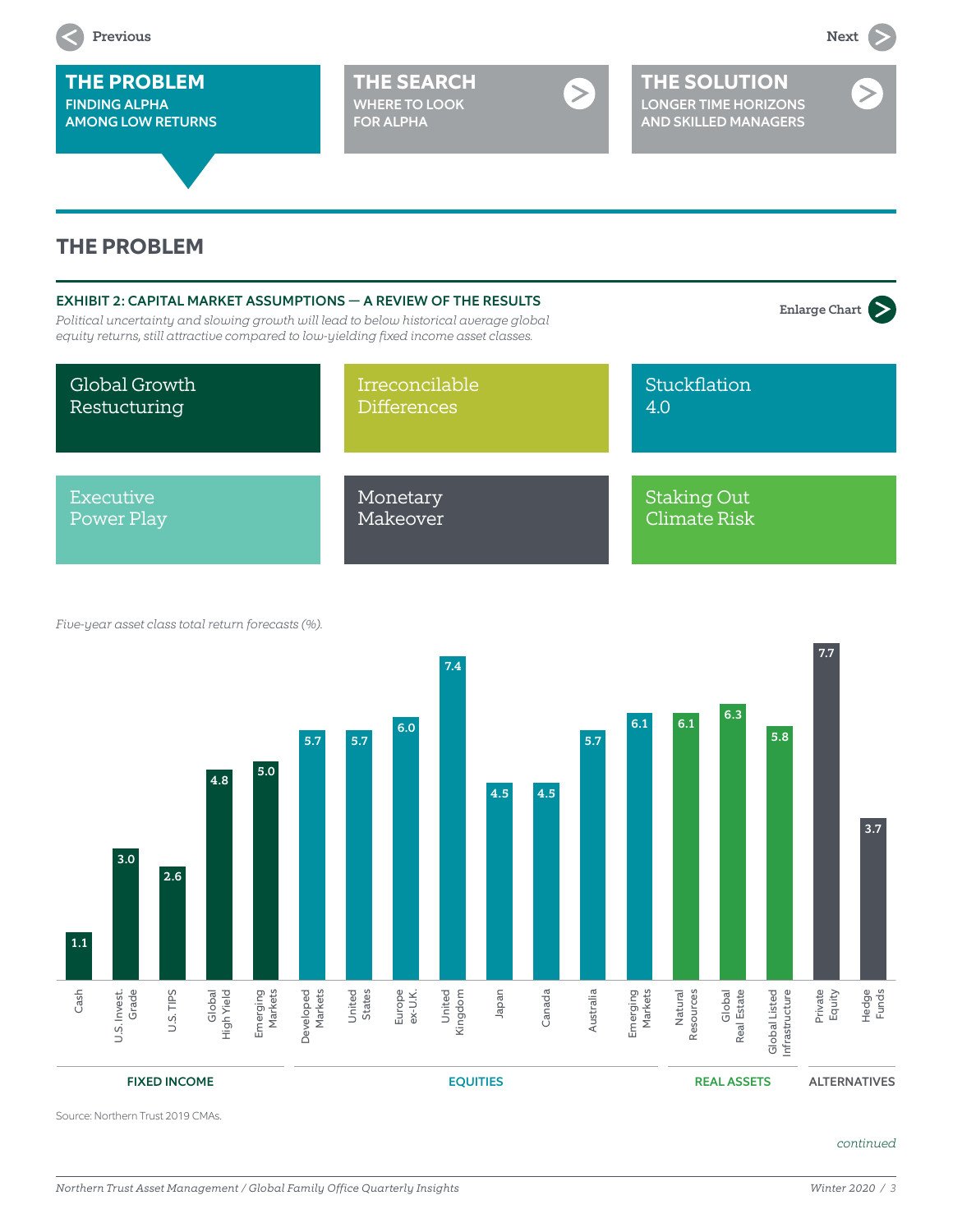

**THE SEARCH** WHERE TO LOOK FOR ALPHA

**[THE SOLUTION](#page-4-0)** LONGER TIME HORIZONS AND SKILLED MANAGERS

# <span id="page-3-0"></span>**THE SEARCH**

## DEFINING ALPHA

Before families can begin the search for "alpha," they first must be clear on defining their investment objectives and the risk they are willing to take to meet these objectives. As we know, alpha is idiosyncratic and, as such, can live anywhere. What we are less clear on is what investors mean when they say they are seeking to add "alpha" to their portfolios. Are they looking to outperform in a total return fashion? Are they looking to outperform in down markets? What kind of alpha are they seeking and where do they hope it will be found?

Northern Trust takes a systematic approach and defines alpha as the additional return from manager skill (such as security selection and market timing) after accounting for the return attributed to the four main market factors (market, size, value, momentum). When researching active managers, we strip out these readily accessible factors which drive returns and focus entirely on the manager's ability to generate alpha through uncompensated factors (true skill).

Defining alpha for each investor should, in turn, increase the probability for a more successful investment outcome and thus, help to bridge these emergent gaps in investor expectations in a low return world.

## PUBLIC MARKETS

All too often we hear truisms about where alpha lives, specifically when it comes to the identification of less "efficient" asset classes. However, the data is very clear that all public markets are highly efficient and, therefore, locating managers who are able to demonstrate real skill (alpha) is challenging. As an example, when reviewing the Morningstar U.S. and Non-U.S. Large Cap Universe, there are 821 funds in that peer sample. Under normal market conditions, we would expect 41 funds to successfully provide alpha (821 x 5% based on a 95% confidence level). However when analyzing each fund against the market risk factors, we find that only 17 funds successfully provided alpha. Thus, a little over 2.5% of the peer sample possesses security selection skill, according to our measures.



Source: Northern Trust Asset Management, Morningstar. Past performance is no guarantee of future returns. Index returns do reflect any management fees, transaction costs or expenses. It is not possible to invest directly in an index. Period analyzed is July 2005 to June 2019.

We can only conclude, then, that in order for family offices to increase their probability of finding alpha in the public markets, they need a skilled partner with a demonstrated successful track record in identifying managers that are capable of producing consistent alpha.

## *continued*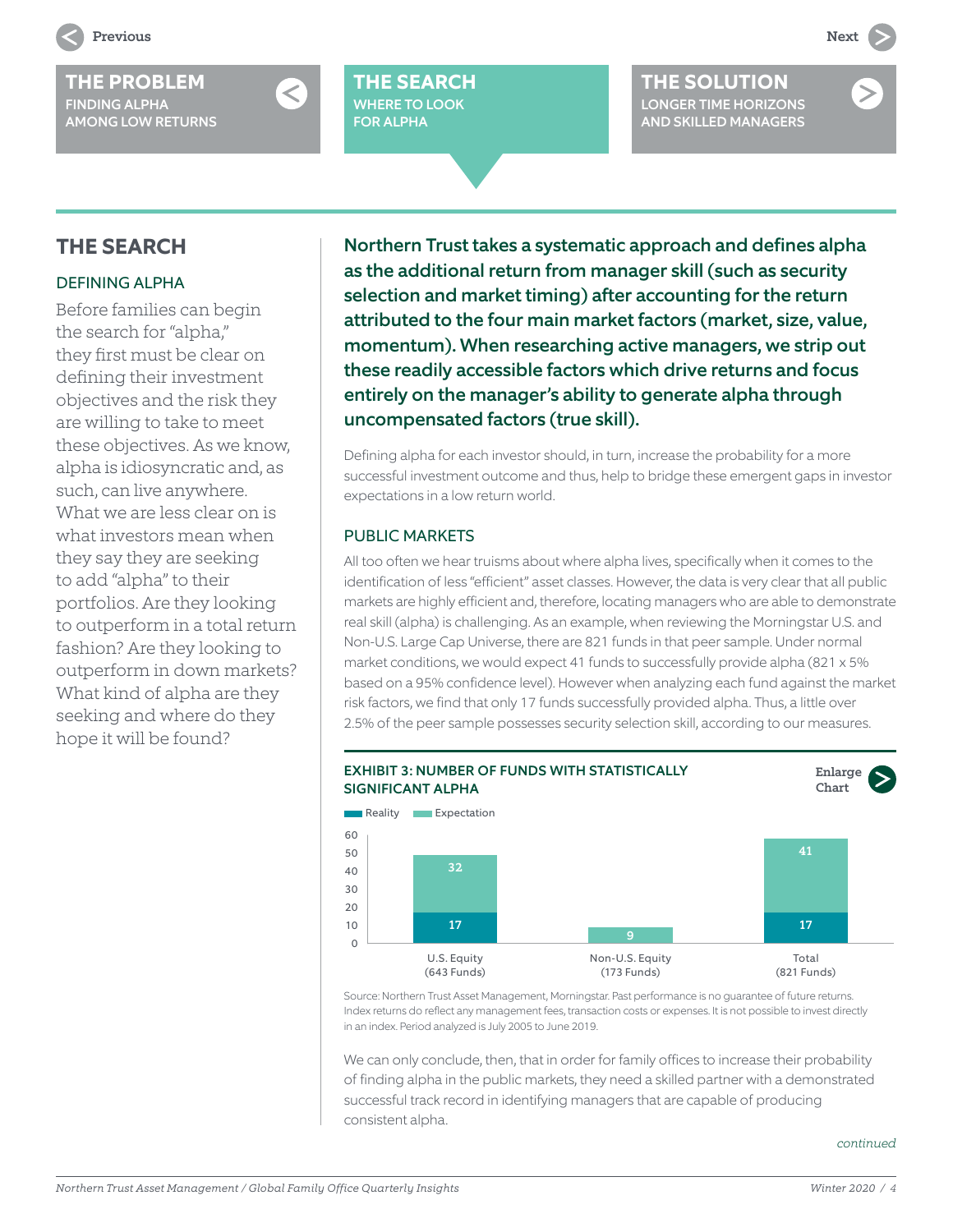

**[THE SEARCH](#page-3-0)** WHERE TO LOOK FOR ALPHA

## **THE SOLUTION** LONGER TIME HORIZONS AND SKILLED MANAGERS

# <span id="page-4-0"></span>**THE SOLUTION**

## PRIVATE MARKETS

Given the difficulty of finding public equity managers who consistently produce alpha, many family offices instead focus a disproportionate amount of their time and resources searching for alpha in illiquid markets. This focus leverages two characteristics that family offices possess:

- A perpetual time horizon
- Operating expertise

The benefits of focusing a disproportionate amount of time on private market investments is supported by our research, as we do find a persistence to manager outperformance (alpha) in private markets. Although private markets are growing in competitiveness, we don't believe this space is as efficient as public markets. This lack of efficiency is mainly driven by fewer participants and higher barriers to access these investments. Similar to public markets, there are multiple flavors of private investments spanning from debt, to real estate, infrastructure, natural resources and equity.



Index returns do not reflect any management fees, transaction costs or expenses. It is not possible to invest directly in an index. Period analyzed is December 2002 to March 2019.

### *continued*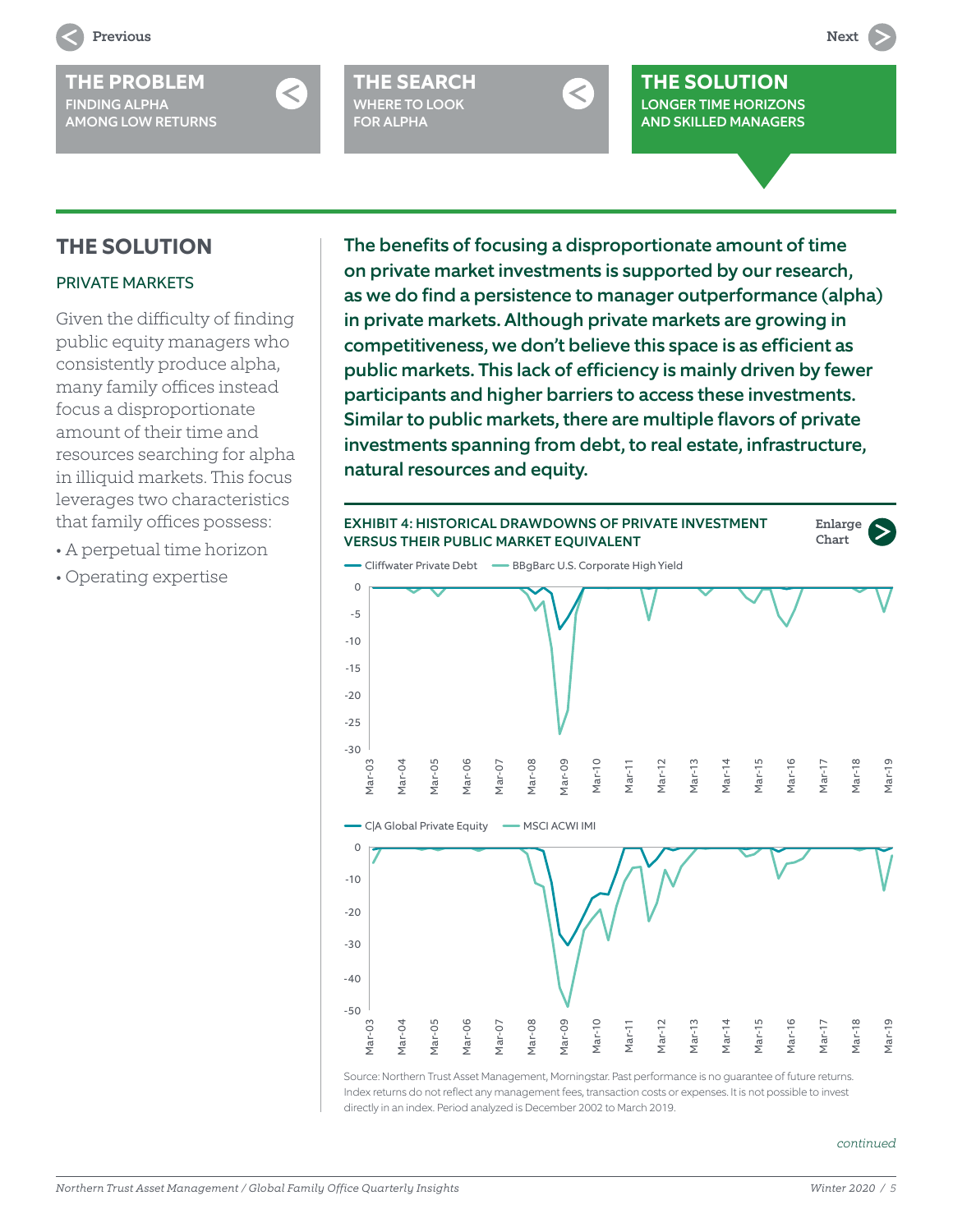

**[THE SEARCH](#page-3-0)** WHERE TO LOOK FOR ALPHA

**THE SOLUTION** LONGER TIME HORIZONS AND SKILLED MANAGERS

# <span id="page-5-0"></span>**THE SOLUTION**

In addition, those private investments are not marked-to-market as frequently as public markets, thus there are significant advantages of adding these investments to help manage total portfolio volatility and provide capital drawdown protection (Exhibit 4 above). Private investments have managed to outperform their public market counterparts on a cumulative basis with spreads more meaningful than alpha that is generated in public markets. These spreads are usually attributable to an illiquidity risk premium combined with manager skill, operating in a less efficient marketplace.



Source: Northern Trust Asset Management, Morningstar. Past performance is no guarantee of future returns. Index returns do not reflect any management fees, transaction costs or expenses. It is not possible to invest directly in an index. Period analyzed is December 2002 to March 2019.

Although there is some debate as to whether the illiquidity premium is shrinking, given the growing popularity of private investments, one takeaway is clear. For those family offices looking to reconcile higher return expectations in a low return environment, it is worthwhile to invest the time and resources into an experienced team with a demonstrated track record to help identify these unique, alpha-generating managers, whether public or private. Bridging the gap and the ultimate return on your portfolio may depend on it.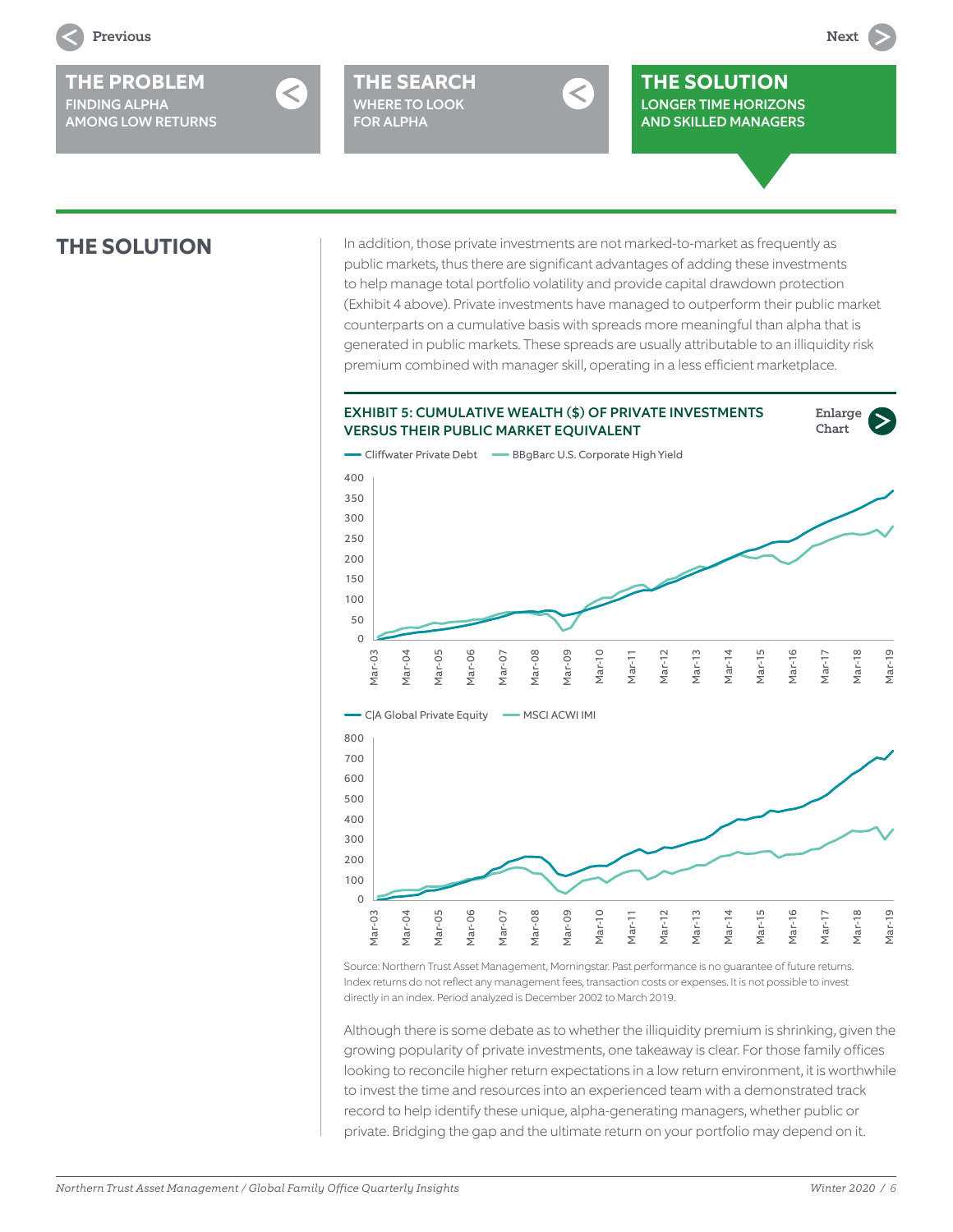# <span id="page-6-0"></span>**[THE PROBLEM](#page-1-0)**

FINDING ALPHA AMONG LOW RETURNS



**[THE SEARCH](#page-3-0)** WHERE TO LOOK FOR ALPHA

## **[THE SOLUTION](#page-4-0)** LONGER TIME HORIZONS AND SKILLED MANAGERS

## **CONTRIBUTORS**

LINCOLN S. ELLIS *Senior Investment Strategist*  Northern Trust Asset Management MARK MALY, CFA, CAIA *Practice Lead, GFO Investment Advisory Practice* Northern Trust Asset Management

DINO DE VITA *Regional Managing Director, Global Family Office* Northern Trust Wealth Management SALLY GIEGERICH, CPWA *Senior Investment Officer, Global Family Office* Northern Trust Wealth Management

ERIC WIRDAK *Associate Portfolio Manager, Global Family Office* Northern Trust Wealth Management

## HISHAM SAYEEDI, CFA

*Associate Client Investment Officer* Northern Trust Asset Management

## IMPORTANT INFORMATION

The information contained herein is intended for use with current or prospective clients of Northern Trust Investments, Inc. The information is not intended for distribution or use by any person in any jurisdiction where such distribution would be contrary to local law or regulation. Northern Trust and its affiliates may have positions in and may effect transactions in the markets, contracts and related investments different than described in this information. This information is obtained from sources believed to be reliable, and its accuracy and completeness are not guaranteed. Information does not constitute a recommendation of any investment strategy, is not intended as investment advice and does not take into account all the circumstances of each investor. Opinions and forecasts discussed are those of the author, do not necessarily reflect the views of Northern Trust and are subject to change without notice.

This report is provided for informational purposes only and is not intended to be, and should not be construed as, an offer, solicitation or recommendation with respect to any transaction and should not be treated as legal advice, investment advice or tax advice. Recipients should not rely upon this information as a substitute for obtaining specific legal or tax advice from their own professional legal or tax advisors. References to specific securities and their issuers are for illustrative purposes only and are not intended and should not be interpreted as recommendations to purchase or sell such securities. Indices and trademarks are the property of their respective owners. Information is subject to change based on market or other conditions.

All securities investing and trading activities risk the loss of capital. Each portfolio is subject to substantial risks including market risks, strategy risks, adviser risk and risks with respect to its investment in other structures. There can be no assurance that any portfolio investment objectives will be achieved, or that any investment will achieve profits or avoid incurring substantial losses. No investment strategy or risk management technique can guarantee returns or eliminate risk in any market environment. Risk controls and models do not promise any level of performance or guarantee against loss of principal. Any discussion of risk management is intended to describe Northern Trust's efforts to monitor and manage risk but does not imply low risk.

Past performance is no guarantee of future results. Performance returns and the principal value of an investment will fluctuate. Performance returns contained herein are subject to revision by Northern Trust. Comparative indices shown are provided as an indication of the performance of a particular segment of the capital markets and/or alternative strategies in general. Index performance returns do not reflect any management fees, transaction costs or expenses. It is not possible to invest directly in any index. Net performance returns are reduced by investment management fees and other expenses relating to the management of the account. Gross performance returns contained herein include reinvestment of dividends and other earnings, transaction costs, and all fees and expenses other than investment management fees, unless indicated otherwise. For additional information on fees, please refer to Part 2a of the Form ADV or consult a Northern Trust representative.

Forward-looking statements and assumptions are Northern Trust's current estimates or expectations of future events or future results based upon proprietary research and should not be construed as an estimate or promise of results that a portfolio may achieve. Actual results could differ materially from the results indicated by this information.

If presented, hypothetical portfolio information provided does not represent results of an actual investment portfolio but reflects representative historical performance of the strategies, funds or accounts listed herein, which were selected with the benefit of hindsight. Hypothetical performance results do not reflect actual trading. No representation is being made that any portfolio will achieve a performance record similar to that shown. A hypothetical investment does not necessarily take into account the fees, risks, economic or market factors/conditions an investor might experience in actual trading. Hypothetical results may have under- or overcompensation for the impact, if any, of certain market factors such as lack of liquidity, economic or market factors/conditions. The investment returns of other clients may differ materially from the portfolio portrayed. There are numerous other factors related to the markets in general or to the implementation of any specific program that cannot be fully accounted for in the preparation of hypothetical performance results. The information is confidential and may not be duplicated in any form or disseminated without the prior consent of Northern Trust.

This information is intended for purposes of Northern Trust marketing of itself as a provider of the products and services described herein and not to provide any fiduciary investment advice within the meaning of Section 3(21) of the Employee Retirement Income Security Act of 1974, as amended ("ERISA"). Northern Trust is not undertaking to provide impartial investment advice or give advice in a fiduciary capacity to the recipient of these materials, which are for marketing purposes and are not intended to serve as a primary basis for investment decisions. Northern Trust and its affiliates receive fees and other compensation in connection with the products and services described herein as well as for custody, fund administration, transfer agent, investment operations outsourcing and other services rendered to various proprietary and third party investment products and firms that may be the subject of or become associated with the services described herein.

Northern Trust Asset Management is composed of Northern Trust Investments, Inc., Northern Trust Global Investments Limited, Northern Trust Fund Managers (Ireland). Limited, Northern Trust Global Investments Japan, K.K., NT Global Advisors Inc. (NTGA), 50 South Capital Advisors, LLC and investment personnel of The Northern Trust Company of Hong Kong Limited and The Northern Trust Company.

© 2019 Northern Trust Corporation. Head Office: 50 South La Salle Street, Chicago, Illinois 60603 U.S.A.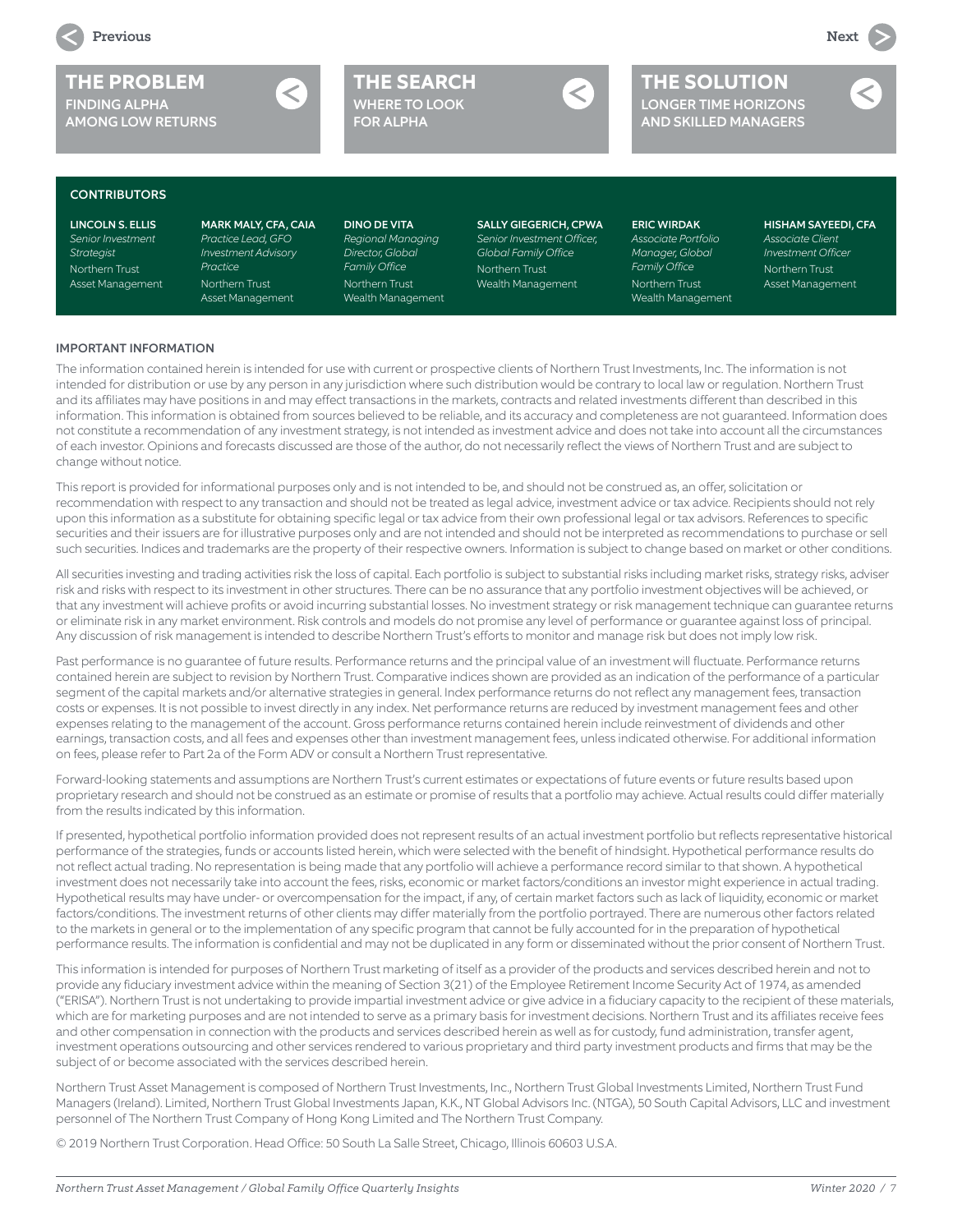<span id="page-7-0"></span>

[Go back](#page-1-0)  $\bigcirc$ 

**[THE SOLUTION](#page-4-0)** LONGER TIME HORIZONS AND SKILLED MANAGERS

 $\geq$ 



# EXHIBIT 1: GLOBAL FAMILY OFFICE POLL

*As you plan for 2020 and beyond, what keeps you up at night? N=28*

**THE PROBLEM** FINDING ALPHA AMONG LOW RETURNS



**[THE SEARCH](#page-3-0)** WHERE TO LOOK FOR ALPHA

Source: GFO Private Investor Meeting Snap Poll Data.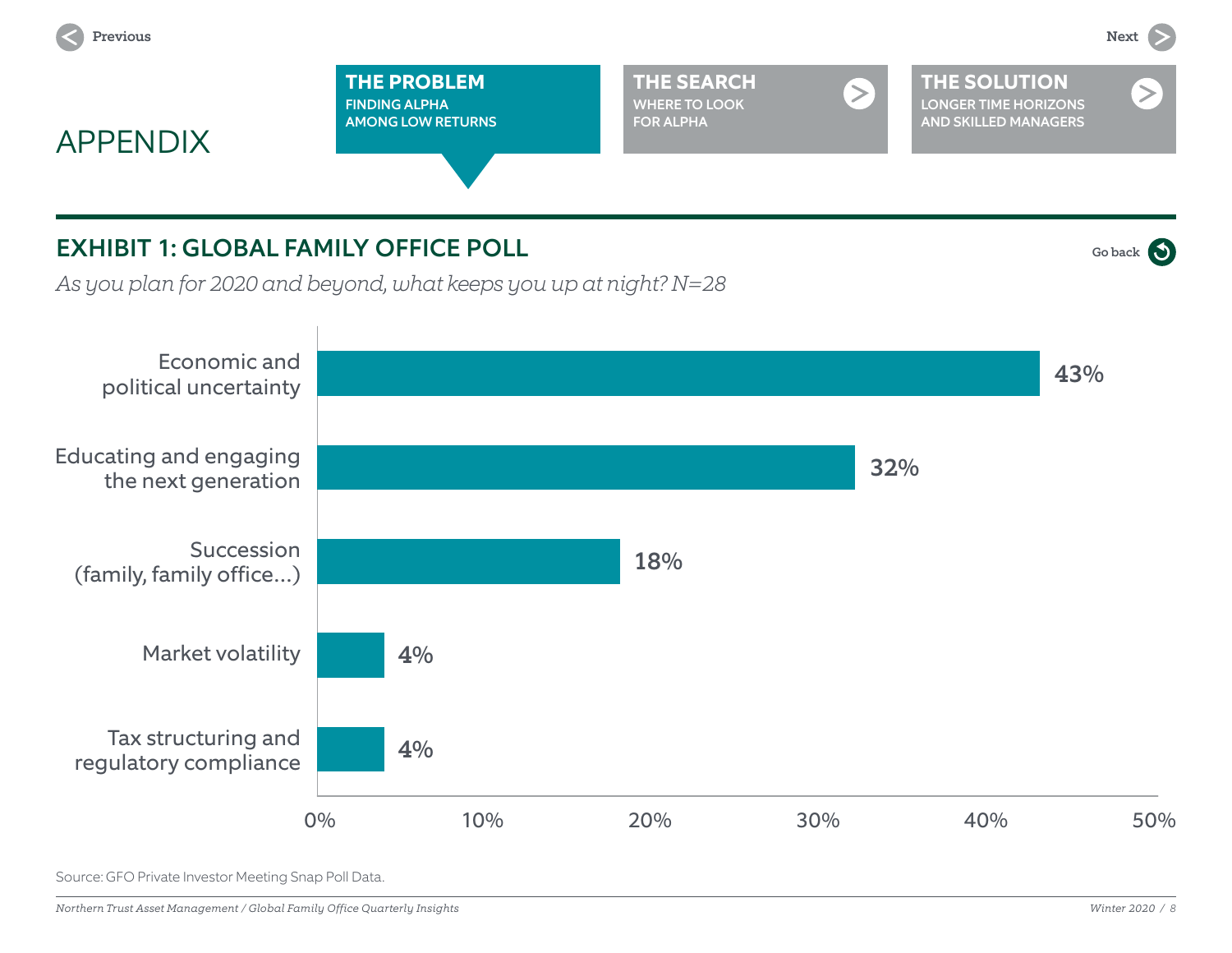<span id="page-8-0"></span>



**[THE SEARCH](#page-3-0)** WHERE TO LOOK FOR ALPHA



**[THE SOLUTION](#page-4-0)** LONGER TIME HORIZONS AND SKILLED MANAGERS

# EXHIBIT 2: CAPITAL MARKET ASSUMPTIONS — A REVIEW OF THE RESULTS

*Political uncertainty and slowing growth will lead to below historical average global equity returns, still attractive compared to low-yielding fixed income asset classes.*

| Global Growth                                     | Executive  | Irreconcilable     | Monetary | Stuckflation | Staking Out  |
|---------------------------------------------------|------------|--------------------|----------|--------------|--------------|
| Restucturing                                      | Power Play | <b>Differences</b> | Makeover | 4.0          | Climate Risk |
| Five-year asset class total return forecasts (%). |            |                    |          |              |              |



Source: Northern Trust 2019 CMAs.

[Go back](#page-2-0)  $\bigcirc$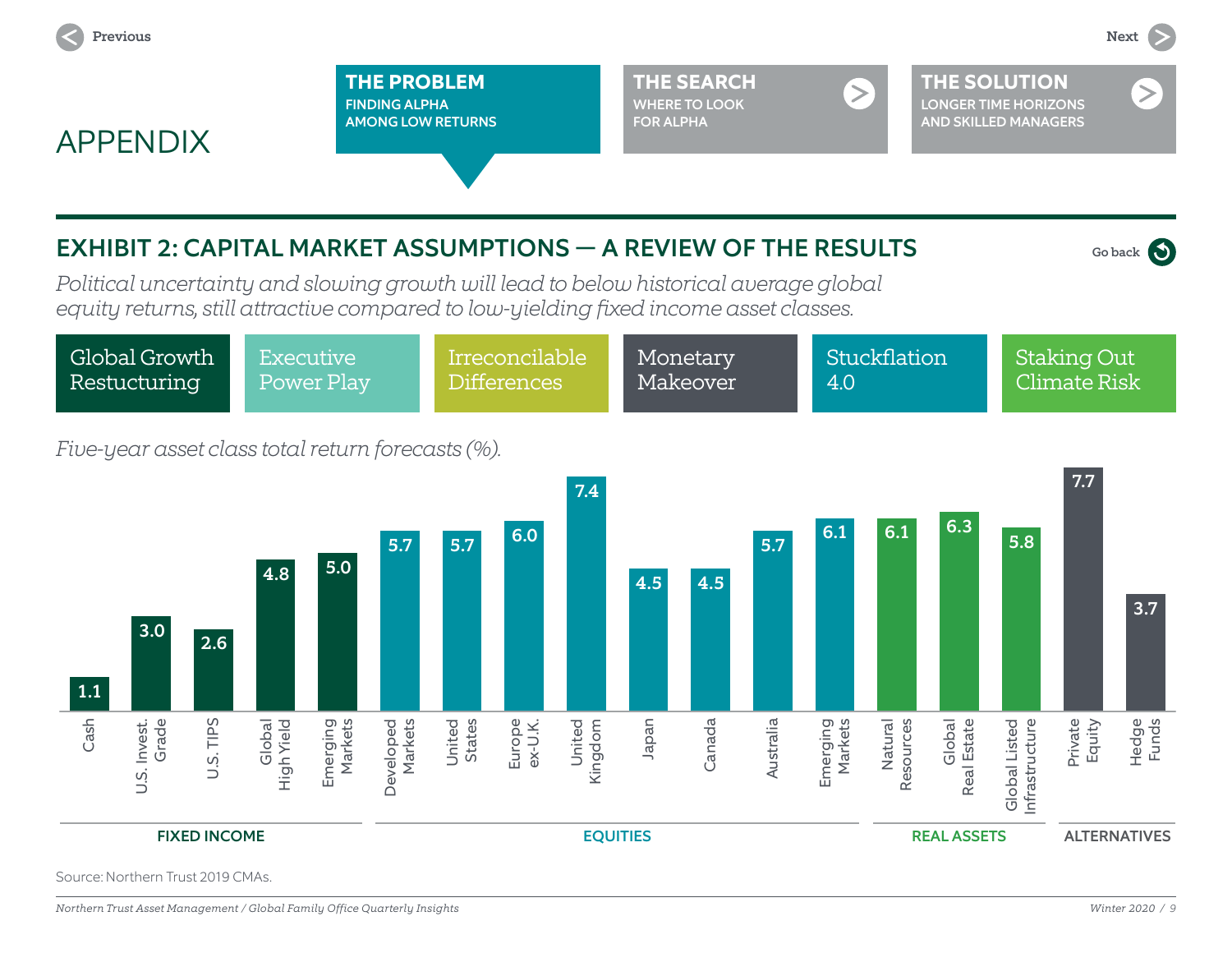<span id="page-9-0"></span>

APPENDIX

**[THE PROBLEM](#page-1-0)** FINDING ALPHA AMONG LOW RETURNS **THE SEARCH** WHERE TO LOOK FOR ALPHA

## **[THE SOLUTION](#page-4-0)** LONGER TIME HORIZONS AND SKILLED MANAGERS

 $\leq$ 





Source: Northern Trust Asset Management, Morningstar. Past performance is no guarantee of future returns. Index returns do reflect any management fees, transaction costs or expenses. It is not possible to invest directly in an index. Period analyzed is July 2005 to June 2019.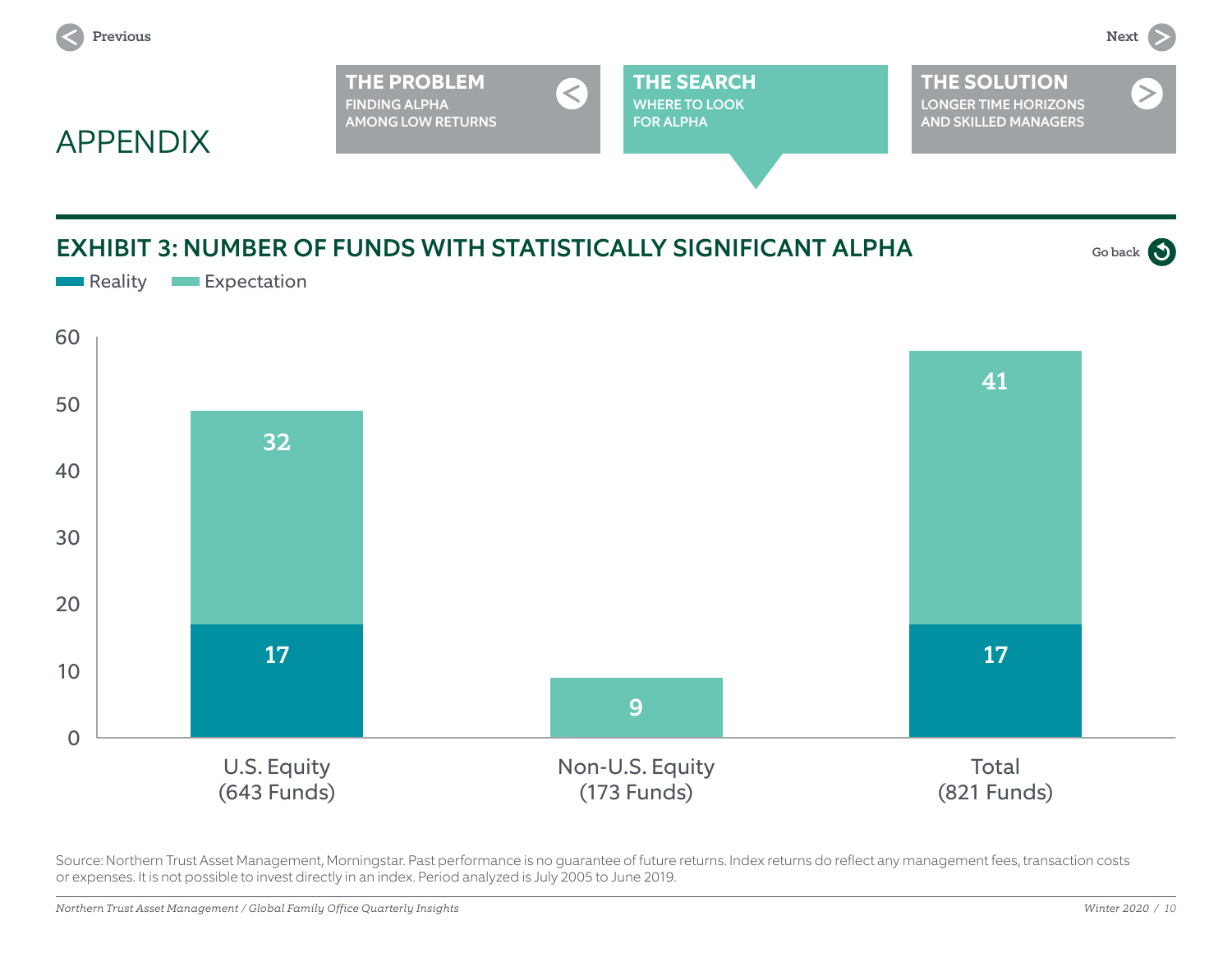<span id="page-10-0"></span>

Source: Northern Trust Asset Management, Morningstar. Past performance is no guarantee of future returns. Index returns do not reflect any management fees, transaction costs or expenses. It is not possible to invest directly in an index. Period analyzed is December 2002 to March 2019.